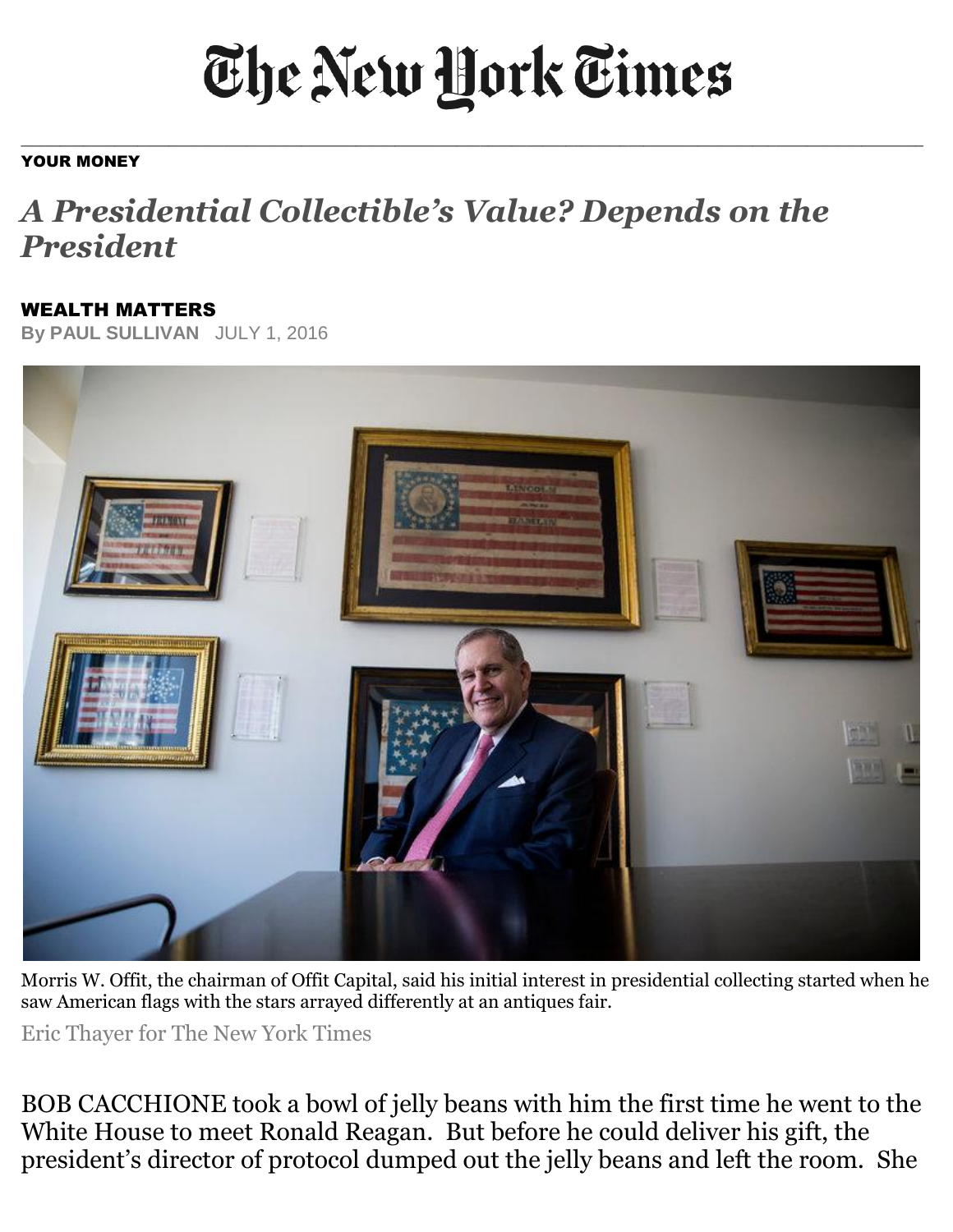returned a few minutes later, the bowl now filled with the Jelly Belly brand jelly beans that were President Reagan's favorite.

"They were the only jelly beans the president would eat," he said.

Mr. Cacchione, then a senior executive at Cartier, was there to present gifts that President Reagan and his cabinet officials might give on official trips. But as a result of their three in-person meetings, he became a collector of Reagan memorabilia, including the blazer buttons and cuff links Cartier made for him.

"He was a horseback rider and I"m a horseback rider," said Mr. Cacchione, who founded the Intercollegiate Horse Show Association. "With Ronald Reagan, I got to talk horses a lot."

Richard S. Berg, chief executive of the financial services advisory firm Performance Trust Capital Partners, has taken a different tack in collecting presidential memorabilia, focusing on unique objects or foundational documents. He bought one of the four pens Abraham Lincoln used to sign the [Emancipation](http://topics.nytimes.com/top/reference/timestopics/subjects/c/civil_war_us_/emancipation_proclamation/index.html?inline=nyt-classifier)  [Proclamation.](http://topics.nytimes.com/top/reference/timestopics/subjects/c/civil_war_us_/emancipation_proclamation/index.html?inline=nyt-classifier)

But he also bought the second Lincoln bedroom set, which is for guests at his home in Chicago. "Mary Todd Lincoln ordered two and canceled one," he said. **"**She caught a big backlash on the amount of money she spent redecorating the White House."

Mr. Berg did not want to specify how much he paid for his Lincoln bed, whose provenance was confirmed by Bill Rau, a New Orleans antiques dealer who bought it from a family in western Illinois. He said only that it cost him \$50,000 to \$100,000, adding, "The only antiques in my house are in that bedroom."

In some ways, the collection of presidential memorabilia is a subsection of collecting Americana or antiques. But given the finite supply of presidential material, the uniqueness attracts people with very specific interests.

Some collectors like campaign buttons, programs and placards from conventions, or flags. Others focus on specific presidents.

Collectors and dealers say political parties matter less for collectors than the piece or particular president.

"It"s the item," said James Gillis, who handles global sales at M. S. Rau Antiques in New Orleans. "There are only 44 presidents. No presidential materials are negative. People from all over the country collect them."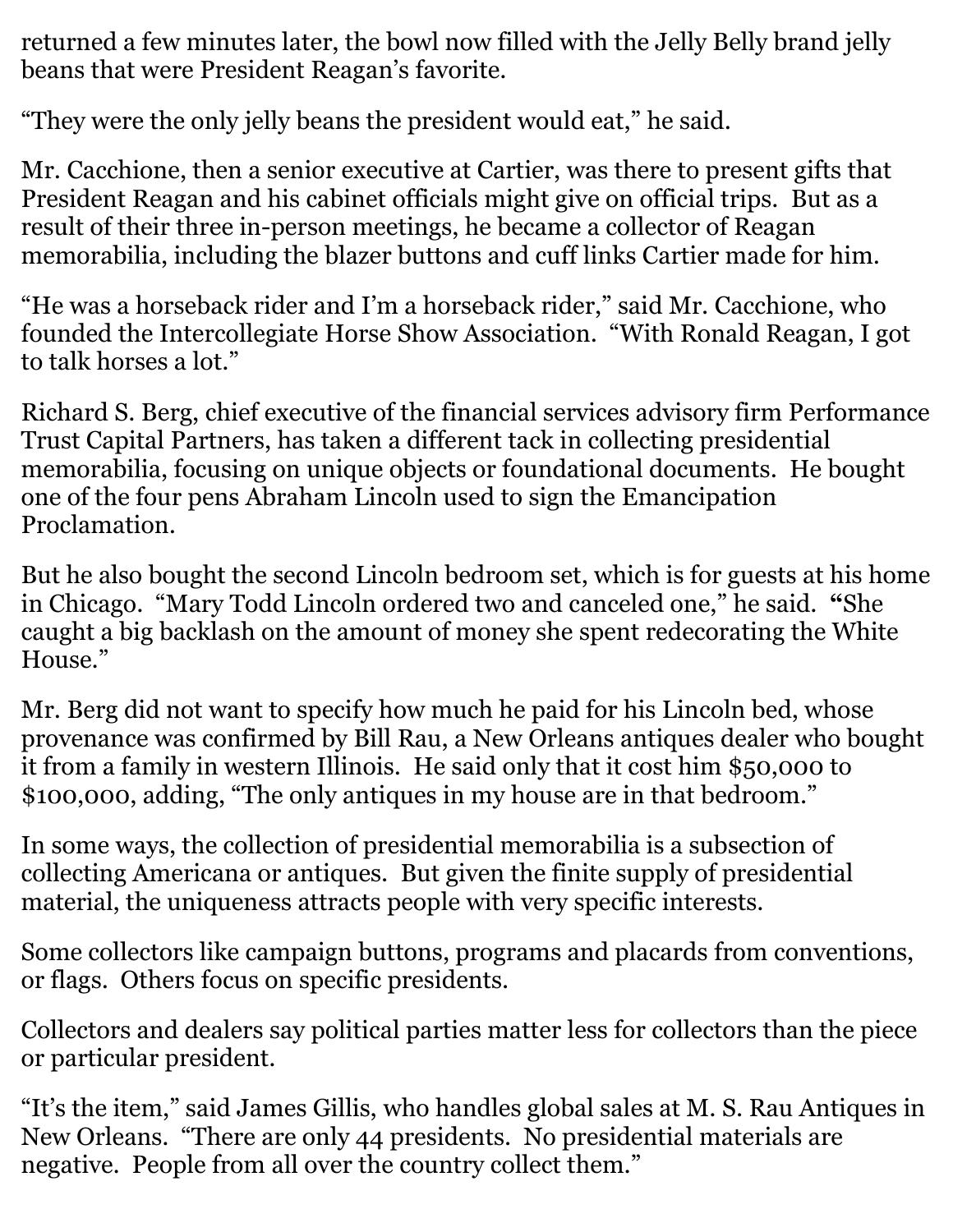Lincoln memorabilia are coveted most, and are among the best investments, followed by items associated with George Washington and the two Roosevelts. In more recent times, John F. Kennedy and Ronald Reagan have become popular among aficionados.



Morris Offit has over 40 flags displayed around his office, including some with different star patterns. Eric Thayer for The New York Times

Experts say buying memorabilia with an eye toward potential value requires focus, caution and patience. Fakes are certainly a problem. But there is also a lot of historical but worthless material in the marketplace.

Take presidential campaign buttons. Ted Hake, the owner of Hake's Americana and Collectibles in York, Pa., and an expert on buttons, said the first campaign buttons as we know them were for the 1896 campaign between William Jennings Bryan and William McKinley.

"They cranked out thousands of designs for each candidate," Mr. Hake said. "The button was such a novelty that everyone jumped on the bandwagon. Buttons swept the country."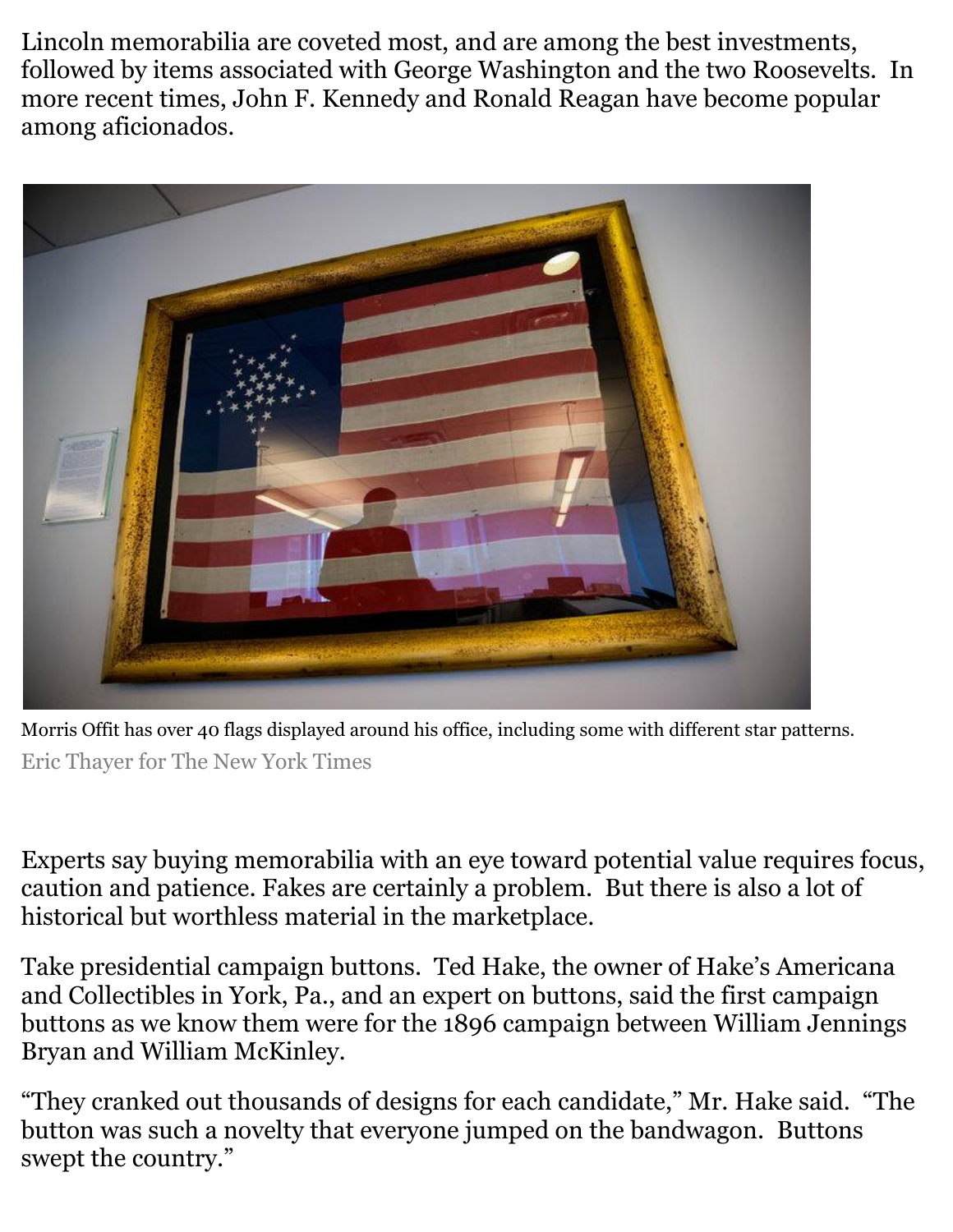But because of that supply, Mr. Hake said, a 120-year-old button is worth about \$10 today. Yet any button made for the 1920 presidential campaign that has both James M. Cox for president and Franklin Delano Roosevelt as vice president on it is valuable. He said one in good condition could be worth \$25,000, with perfect examples worth as much as \$150,000.

For those wondering about Donald J. Trump or Hillary Clinton buttons, he said most would probably be worth little because buttons are not the marketing tools they once were and are not being produced in large quantities by the campaigns.

"The ones that are worth something were made for an official purpose in a local area and produced in small quantities," he said ""Transportation Workers of Bergen County for Hillary' — they might only make a couple hundred of those."

Similarly, buttons from President Obama"s Illinois State Senate races are rare and could be worth \$200 to \$300.

"The most common mistake is trying to buy it all," he said, since buttons are small and easier to store than other types of memorabilia. "Sooner or later, the material is going to overwhelm you."

And if it doesn"t overwhelm you, it could just be an expense, not an investment. "You need to be a specialist in one area," said Jeff R. Bridgman, an expert on American flags. "Generalists make a lot more mistakes. Documents, buttons, ribbons, porcelain — each has its own eccentricities."

Morris W. Offit, the chairman of Offit Capital, a wealth management advisory firm in New York, said his initial interest in presidential collecting was set off when he tagged along with his wife to an antiques fair and saw American flags with the stars arrayed differently. (The star pattern wasn"t set until an executive order from President William Howard Taft in 1912.)

Mr. Offit now has over 40 flags displayed around his office, including some with different star patterns and some with the names, faces or slogans of candidates on them. "You become pretty picky over the years," he said. "I look for something that is different, has a little narrative associated with it or gives some insights into that period of time."

After 15 years of collecting flags, he said one still eludes him. In the election of 1860, Lincoln ran against three other candidates: John Bell, John C. Breckinridge and Stephen A. Douglas.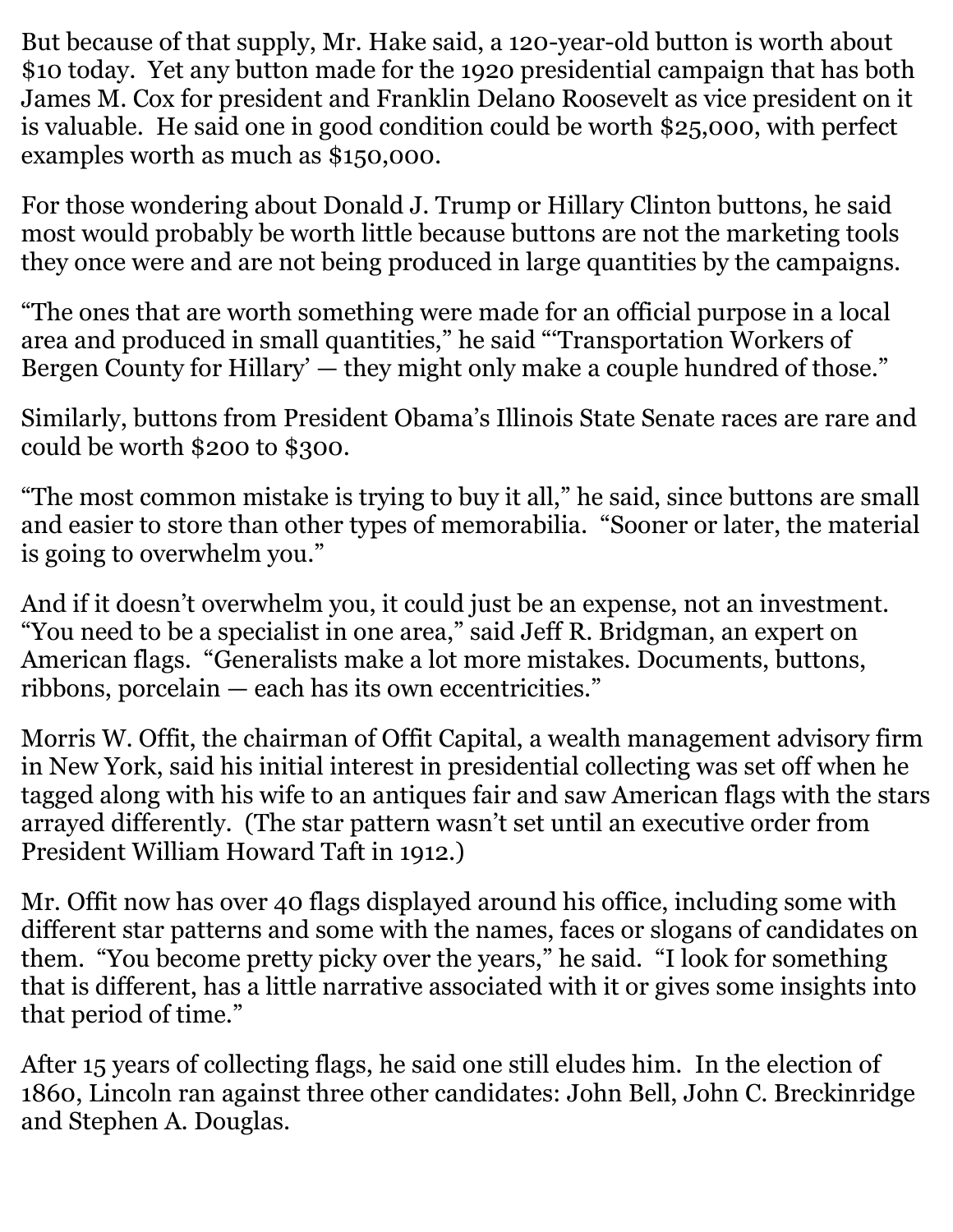

"These pieces are very important to me," Bob Cacchione said of his Reagan memorabilia. "I not only helped create them but they became world renowned. I"m very proud to have this collection."

Christopher Capozziello for The New York Times

He has Lincoln, Bell and Douglas flags. "A few years ago, a Breckinridge came on the market," he said. "The price was not within my capability."

Mr. Offit didn"t want to discuss what he had paid for his flags. But some flags fetch six figures. A United States flag with the presidential seal that flew over Franklin Roosevelt's home in Hyde Park, N.Y., sold for \$98,000 two years ago.

"It was given to William D. Simmons, a member of the White House staff, by Eleanor Roosevelt as a gift for such long service to Franklin Roosevelt," Mr. Gillis said.

But how could a buyer be sure that a particular American flag really flew over Hyde Park?

In this case, Mr. Gillis acquired the flag from descendants of Mr. Simmons. But he and other dealers stressed the importance of knowing where something came from. "Provenance is everything in this business," he said.